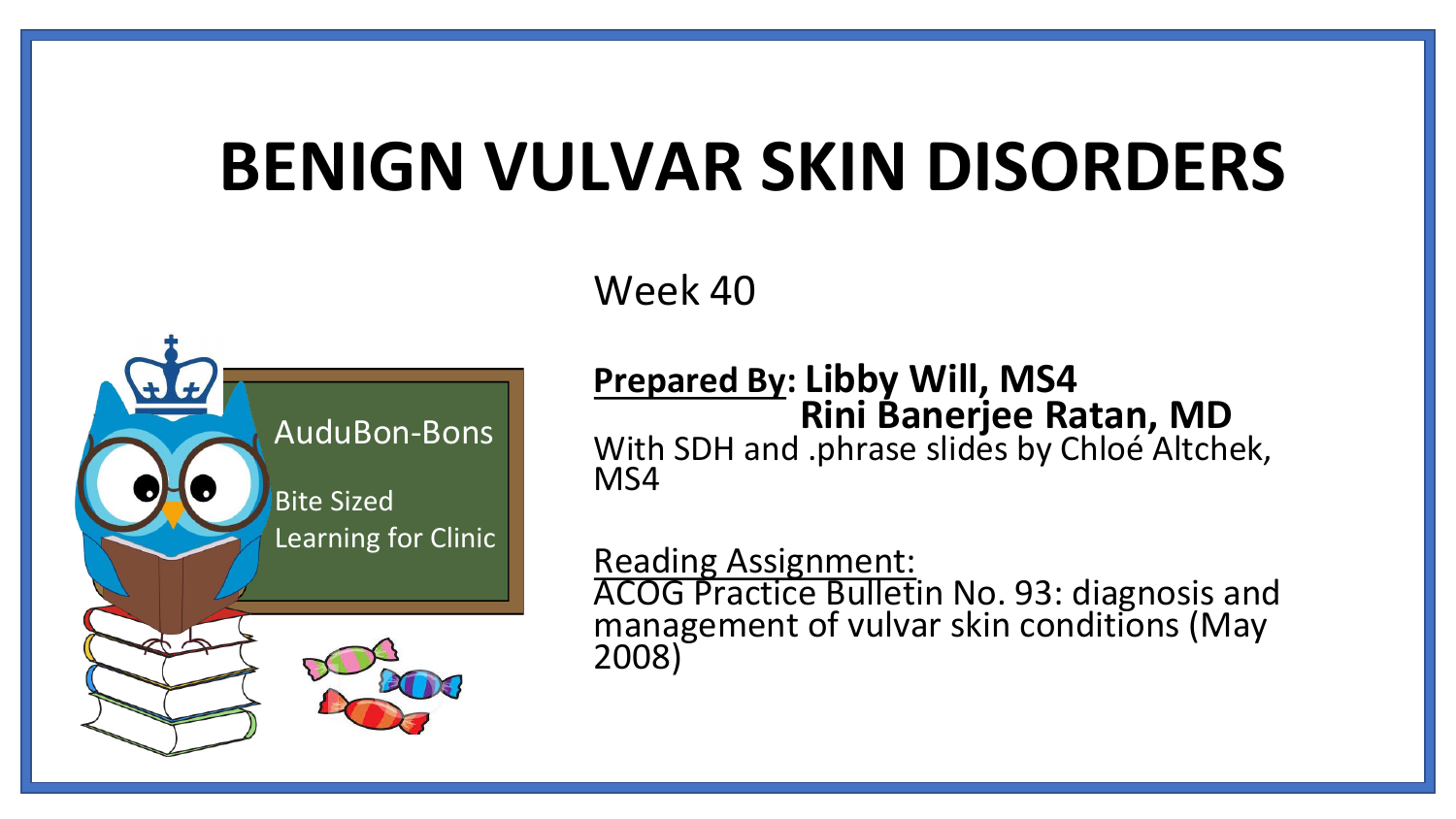# LEARNING OBJECTIVES

- To formulate a differential diagnosis for vulvar lesions using a morphology-based system
- To correctly identify lichen sclerosus on physical exam
- To understand the risk of progression to malignancy for lichen sclerosus
- To feel comfortable treating lichen sclerosus

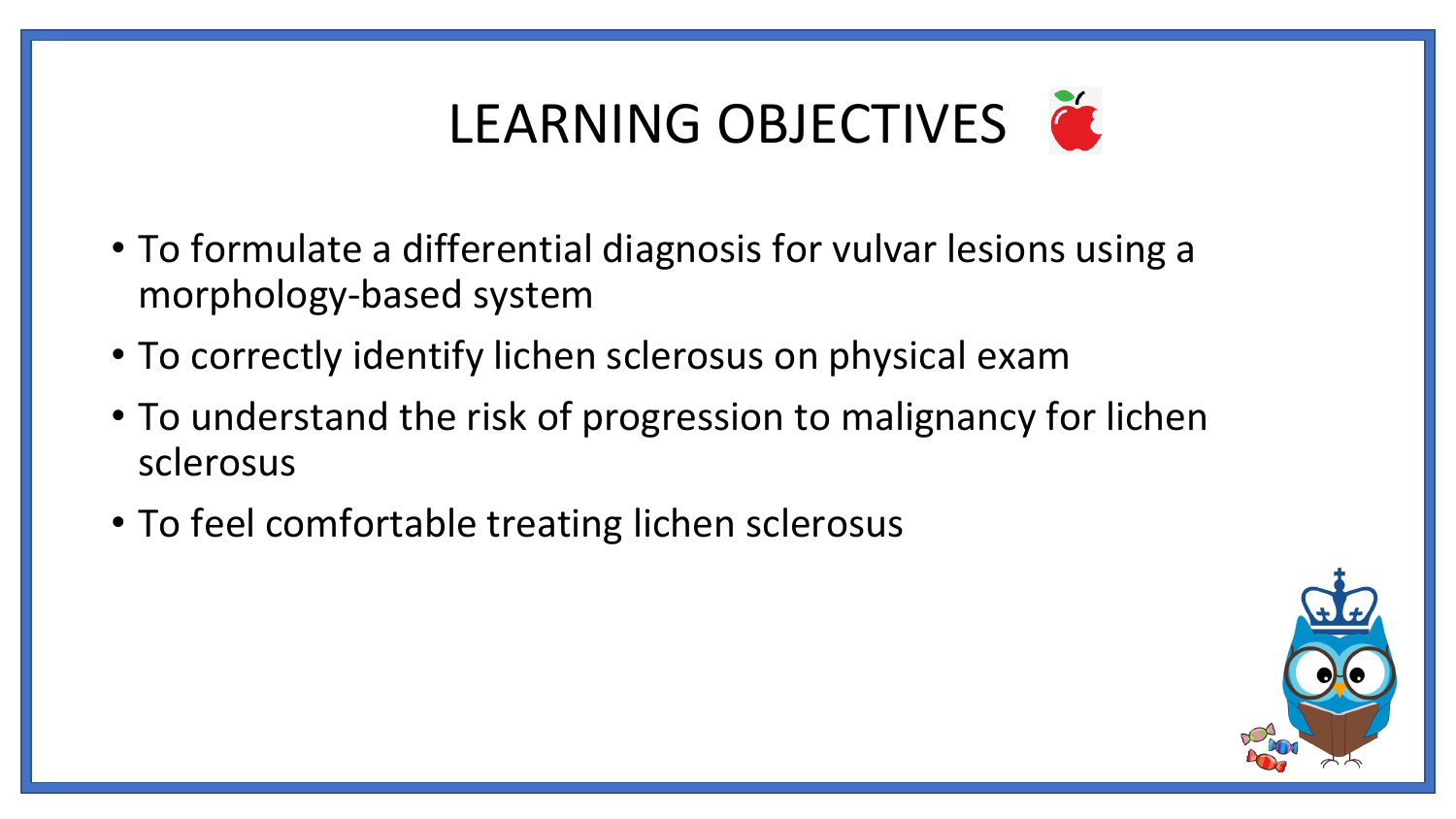### CASE VIGNETTE

• A 70 yo G2P2 woman presents with 6 weeks of difficulty sleeping due to intensely "itchy genitals." She reports having some pain with defecation and intercourse for the past two weeks.

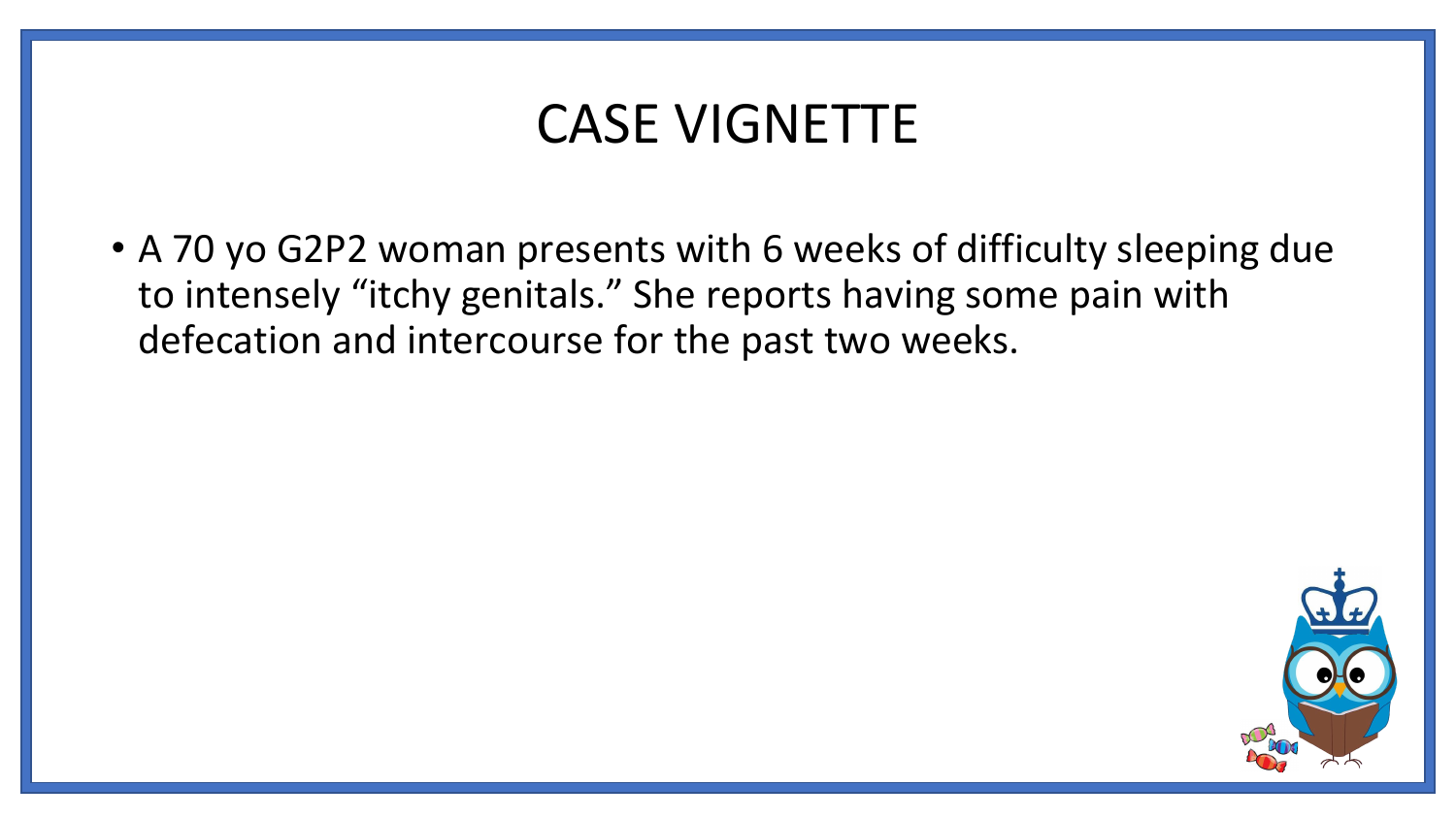### FOCUSED HISTORY

### **What elements of this patient's history are most relevant?**

- **PMH:** HTN, HLD
- **PSH:** None
- **POBH:** G2P2, NSVDx2, no complications
- **PGYNH:** No abnormal Paps. Menopause at age 53
- **MEDS:** Propanolol, atorvastatin, fish oil
- **ALL:** None
- **FAM:** No family history of eczema or psoriasis
- **SOCIAL:** Retired teacher, lives with husband, no new sexual partners

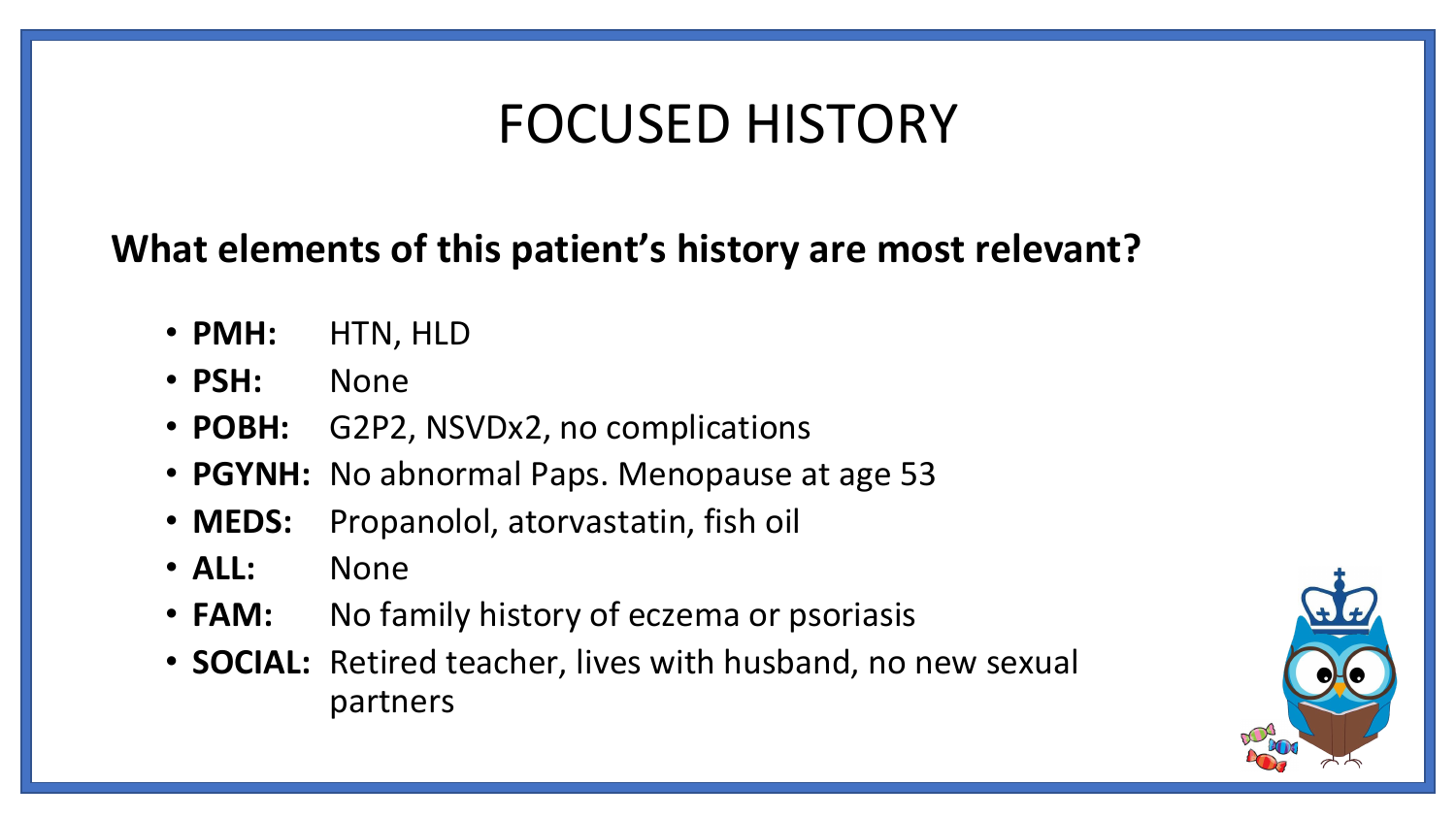### PERTINENT PHYSICAL EXAM FINDINGS

#### **What elements of this patient's physical exam are most relevant?**

- **General:** Well-appearing woman
- **HEENT:** PERRLA, no nasal lesions, no lesions in the mouth
- **Abdominal Exam**: +BS, non-tender to palpation in all four quadrants, no hepatosplenomegaly
- **External Exam:**
	- **Vulva:** Appropriate hair distribution, edema of labia minora with excoriations, multiple white plaques, interlabial fold fissuring
	- **Vagina:** Atrophy, no lesions, no evidence of cystocele/rectocele, narrow introitus
	- **Urethra:** No masses, tenderness, or scarring
	- **Anus:** Peri-anal excoriations
- **Speculum/Internal Exam:**
	- Significant discomfort with insertion of speculum
	- **Cervix**: Nontender, multiparous, no discharge
- **Bimanual Exam:** 
	- **Uterus**: Mobile uterus with regular contour
	- **Adnexa**: No adnexal masses palpated bilaterally, no tenderness
- **Rectovaginal Exam:** No masses or tenderness

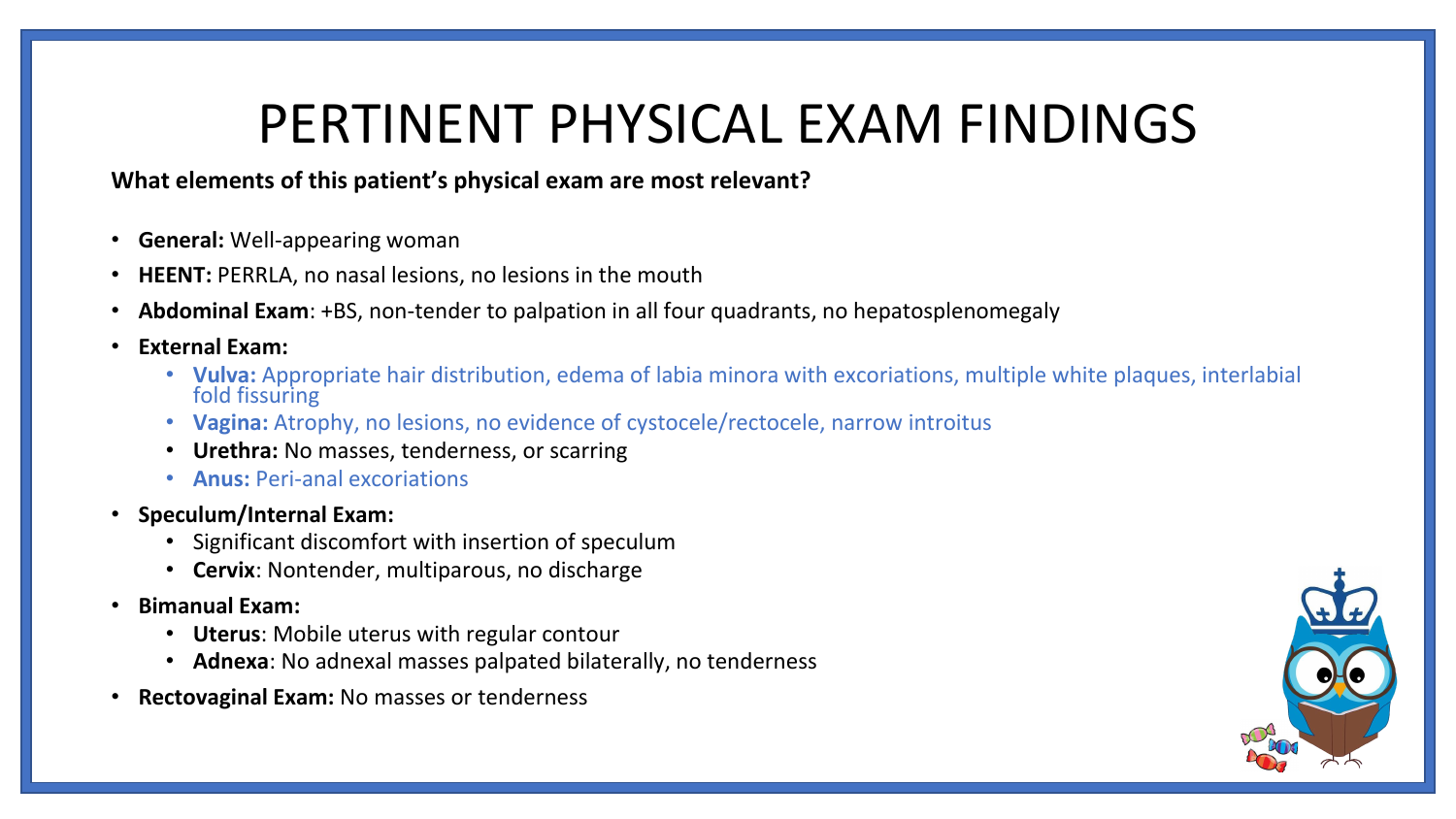### FOCUSED PHYSICAL EXAM FINDINGS

#### **This patient has multiple white plaques on vulvar exam.**

**What characteristics of the vulvar lesion should be evaluated?**

- Lesion morphology
- Number, location, and distribution of multiple lesions: scattered, grouped, linear
- Edge: clearly demarcated vs poorly defined
- Color
- Consistency and feel: tenderness, thickness, hard/soft/firm/fluctuant
- Presence of secondary changes: excoriation, lichenification, edema, scale, crust, fissure, erosion, bleeding, hyperpigmentation, hypopigmentation, atrophy, scar
- Acute inflammation: edema, pain, erythema

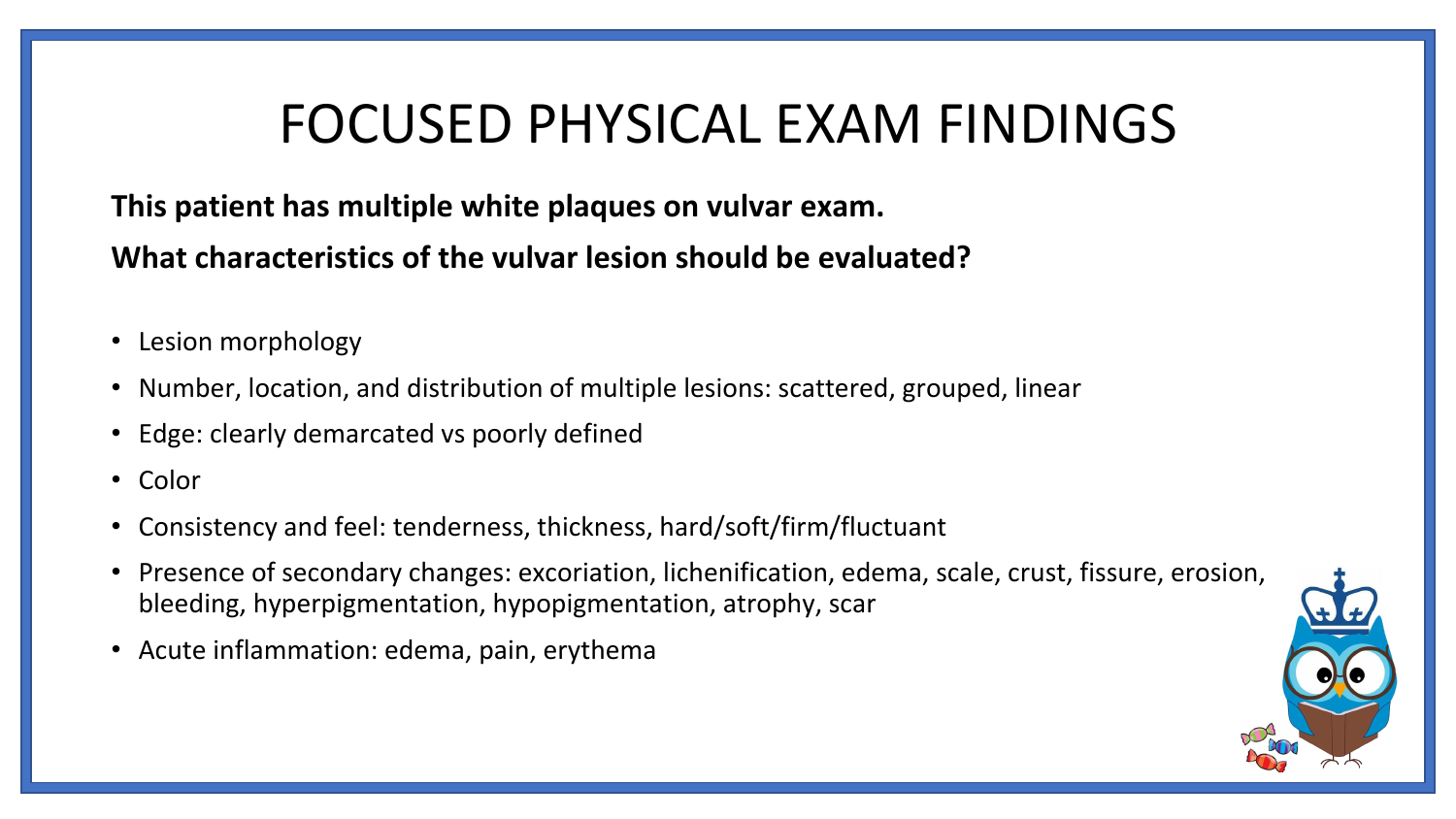### FOCUSED PHYSICAL EXAM FINDINGS

#### Differential diagnosis can be established using a lesion morphology-based system (most common benign diagnoses included)

| <b>Red patches and plaques</b>     | candidiasis, atopic dermatitis/eczema, lichen simplex chronicus, irritant contact dermatitis, psoriasis                                                       |  |  |  |  |
|------------------------------------|---------------------------------------------------------------------------------------------------------------------------------------------------------------|--|--|--|--|
| <b>Erosions</b>                    | excoriation, fissures, lichen simplex, herpes simplex, candidiasis, erosive lichen sclerosus, erosive lichen planus, impetigo,<br>irritant contact dermatitis |  |  |  |  |
| <b>Red papules and nodules</b>     | folliculitis, cherry angioma, angiokeratoma, hemangioma, furunculosis, hidradenitis suppurativa, hemangioma, vestibular<br>papillomatosis                     |  |  |  |  |
| <b>Skin-colored lesions</b>        | vulvar papillomatosis, skin tag, HPV wart, molluscum contagiosum, lichen simplex, scar, epidermal cyst                                                        |  |  |  |  |
| White papules and nodules          | Fordyce spots, milium, epidermal cyst, molluscum contagiosum, HPV infection                                                                                   |  |  |  |  |
| <b>Yellow papules and pustules</b> | candidiasis, folliculitis, furunculosis, hidradenitis suppurativa, molluscum contagiosum                                                                      |  |  |  |  |
| <b>Ulcerative lesions</b>          | HSV, HIV, aphthous ulcers, contact dermatitis, Crohn disease                                                                                                  |  |  |  |  |
| <b>Edematous lesions</b>           | postsurgical/postradiation edema, Crohn disease, hidradenitis suppurative, pregnancy, edema due to infection                                                  |  |  |  |  |
| White patches and plaques          | vitiligo, postinflammatory hypopigmentation, lichen sclerosus, lichen planus, lichen simplex, candidiasis, HPV wart                                           |  |  |  |  |
| <b>Brown blue or black lesions</b> | physiologic hyperpigmentation, postinflammatory pigmentation, HPV wart, melanocytic nevus, seborrheic keratosis,<br>angiokeratoma, skin tags                  |  |  |  |  |
| <b>Vesicles and bullae</b>         | HSV, herpes zoster, impetigo, contact dermatitis                                                                                                              |  |  |  |  |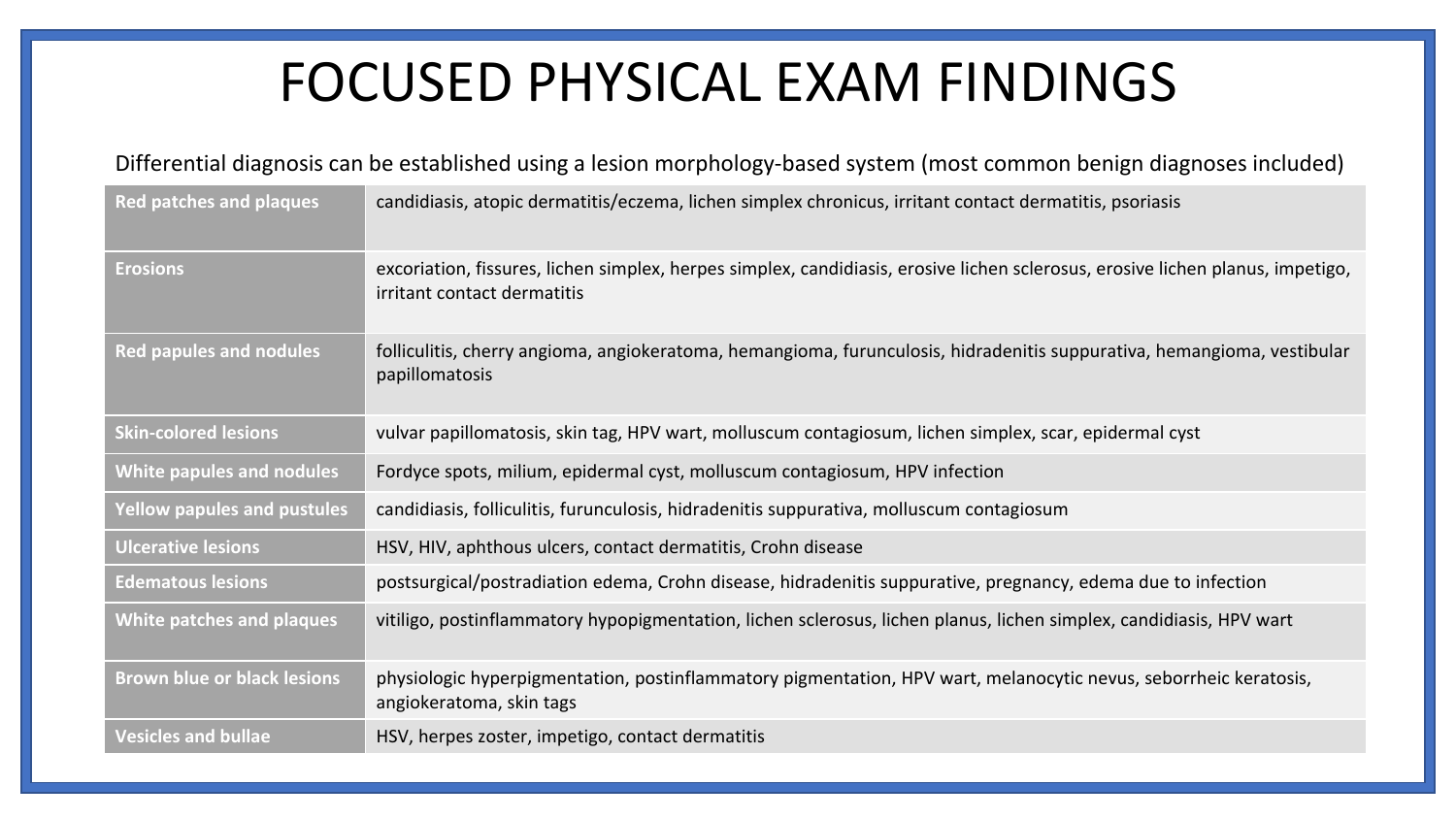### FOCUSED PHYSICAL EXAM FINDINGS

Your patient has the following findings on pelvic exam:







Black, Martin M., Marilynne McKay, and Peter R. Braude. *Color atlas and text of obstetric and gynecologic dermatology*. Mosby Limited, 1995.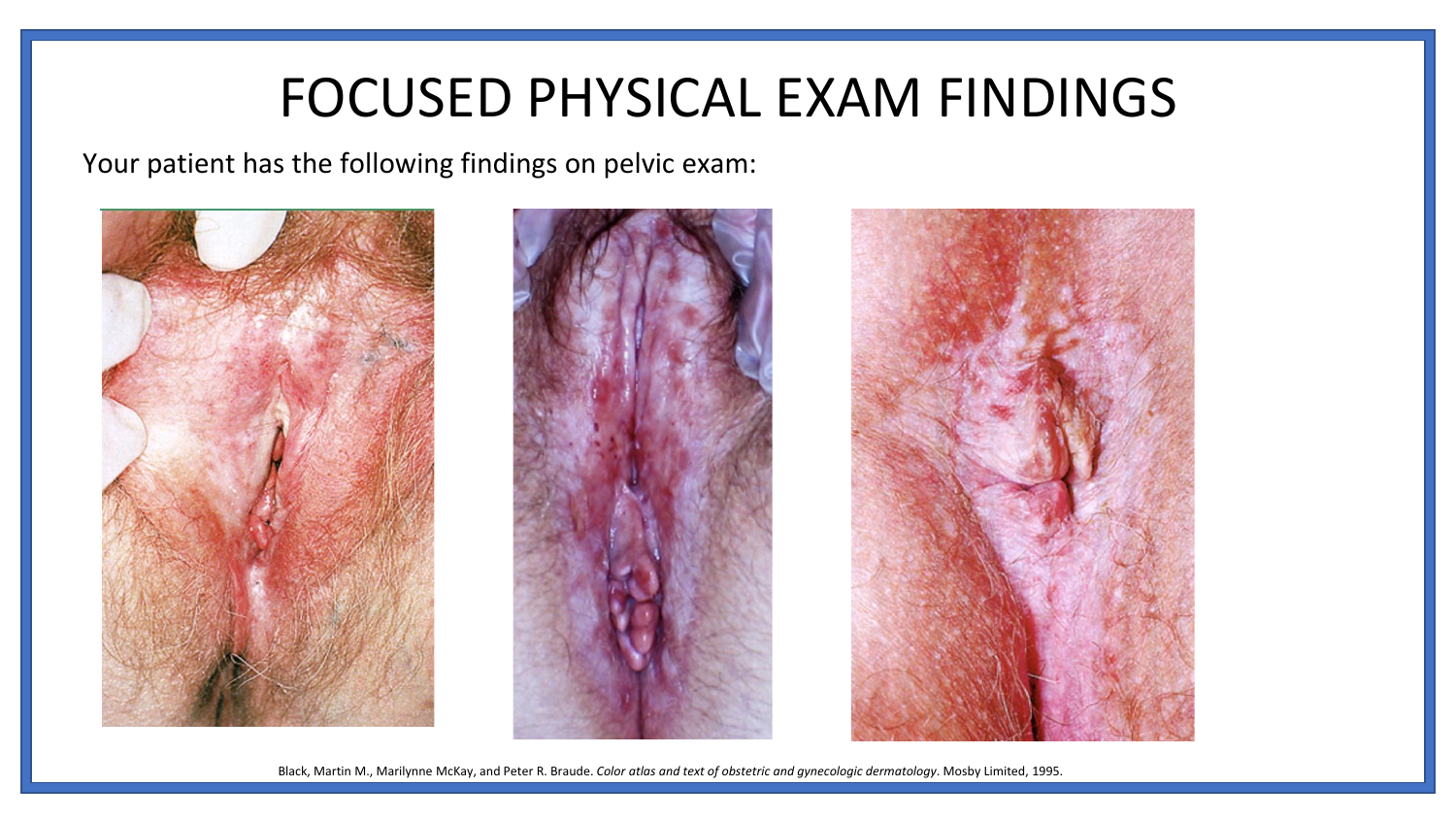### DIFFERENTIAL DIAGNOSIS

### **What are diagnoses on the differential?**

- Lichen sclerosus
- Lichen planus
- Vulvar dermatitis
- Vitiligo
- Mucous membrane pemphigoid
- Candidiasis
- Estrogen deficiency 2/2 menopause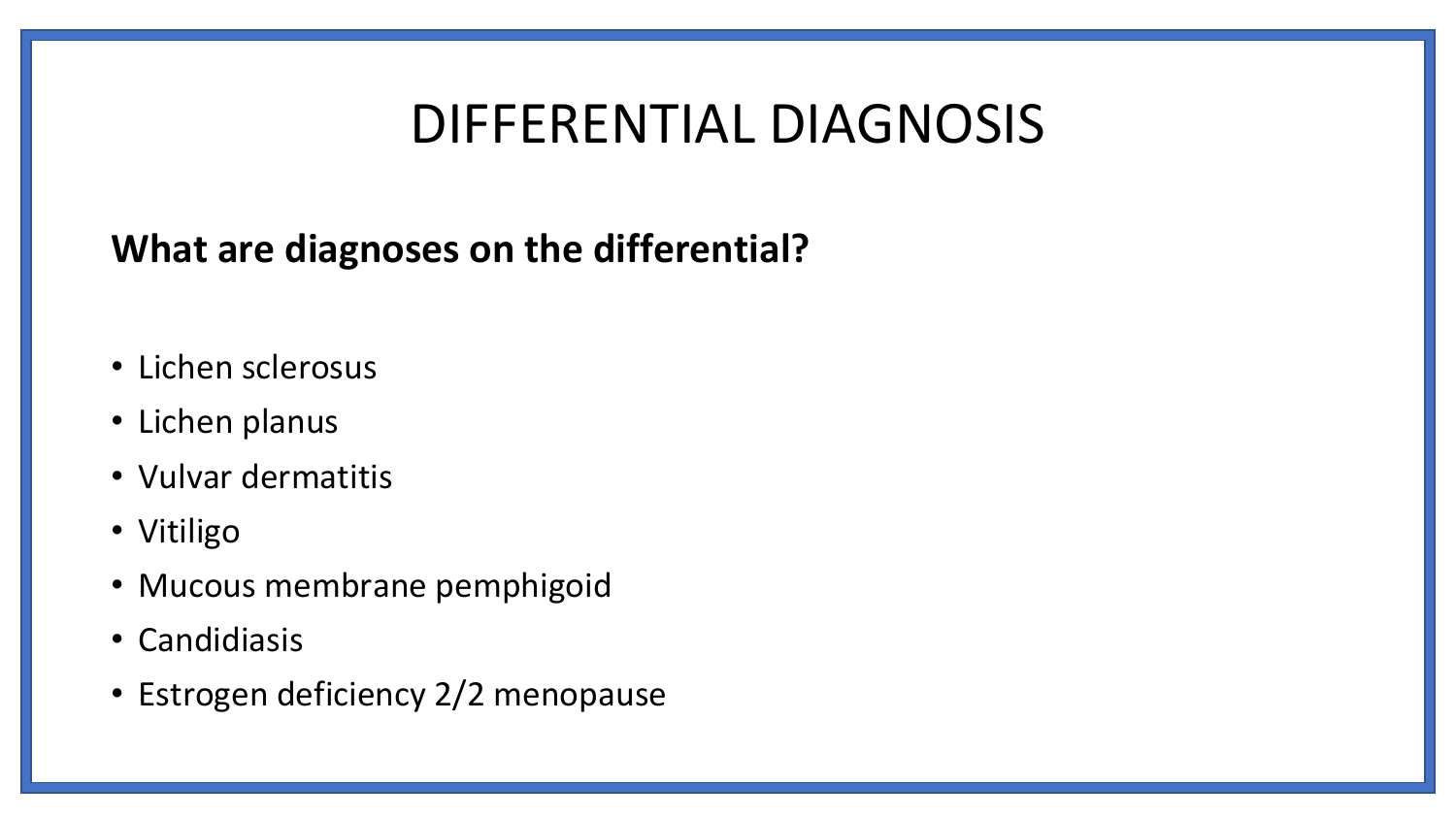### LICHEN SCLEROSUS - OVERVIEW

- A benign, chronic, progressive dermatologic condition characterized by marked **inflammation, epithelial thinning, and distinctive dermal changes accompanied by symptoms of pruritus and pain**
- Epidemiology:
	- Two peaks of onset: **prepubertal girls** and **perimenopausal/postmenopausal**  women<sup>1</sup>
	- Prevalence:  $\sim$ **1 in 59 women** in general gynecology practice<sup>2</sup>
- Etiology:
	- Unknown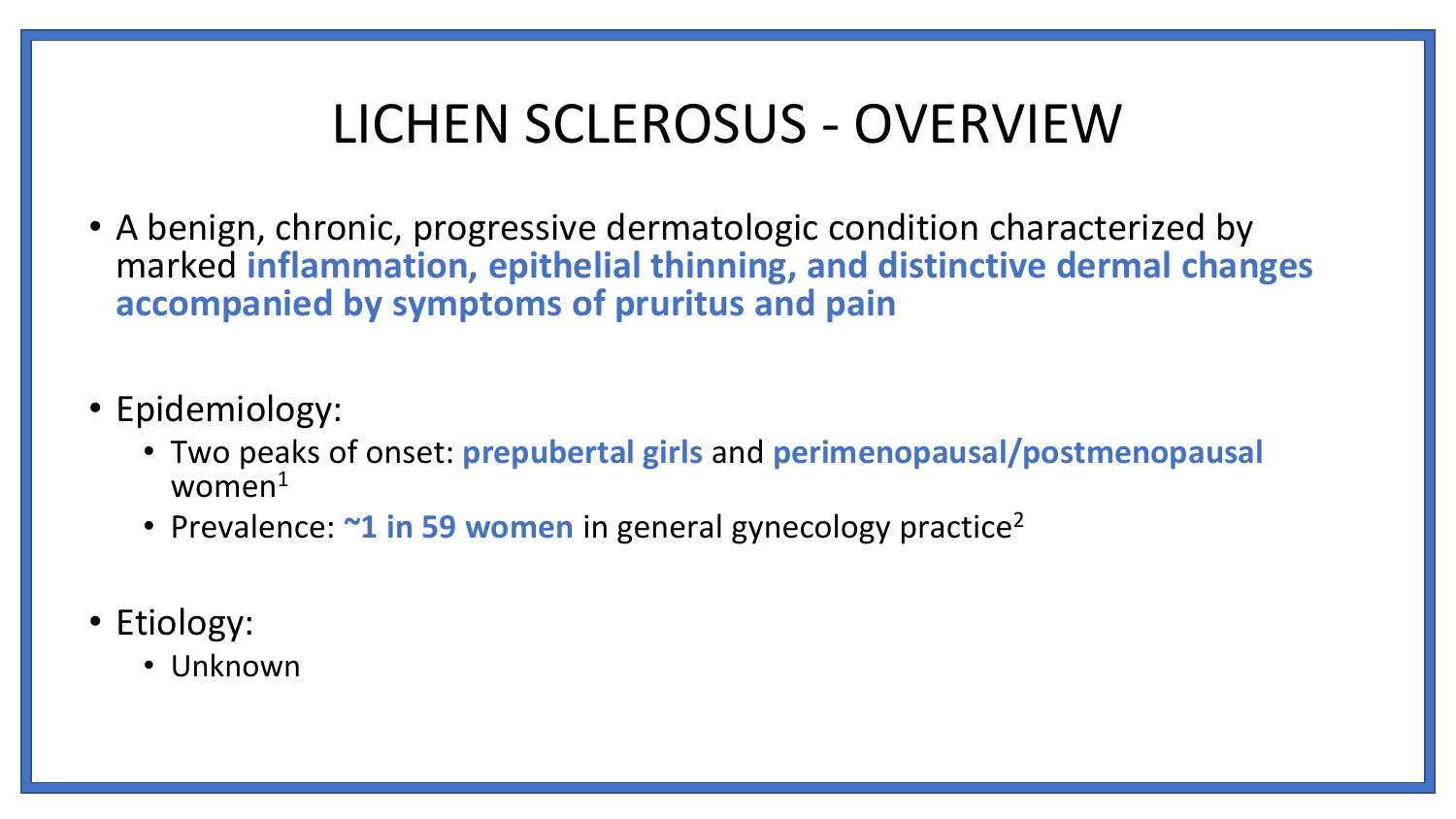### LICHEN SCLEROSUS – PHYSICAL EXAM FINDINGS

- Classic vulvar lichen sclerosus is expressed as **white, atrophic papules that may coalesce into plaques**
- Lesions most frequently affect the **labia minor** and/or **labia majora**, although the whitening may extend over the perineum and around the anus in a **keyhole** fashion
- **Fissuring** is frequently seen at the posterior fourchette, perianally, in the interlabial folds, or around the clitoris
- Scratching may result in **excoriations**, often associated with edema of the labia minora and prepuce
- Vulvar architecture remains intact early in the course of the disease
	- As the disease progresses, the distinction between the labia minora is lost and the clitoris becomes buried under the fused prepuce. Shrinkage of the introitus and perineum causes dysparenunia
- At the end-stages of lichen sclerosus, the **vulva is pallid and featureless** due to **midline fusion**, which leaves only a posterior pinhole orifice



Black, Martin M., Marilynne McKay, and Peter R. Braude. *Color atlas and text of obstetric and gynecologic dermatology*. Mosby Limited, 1995.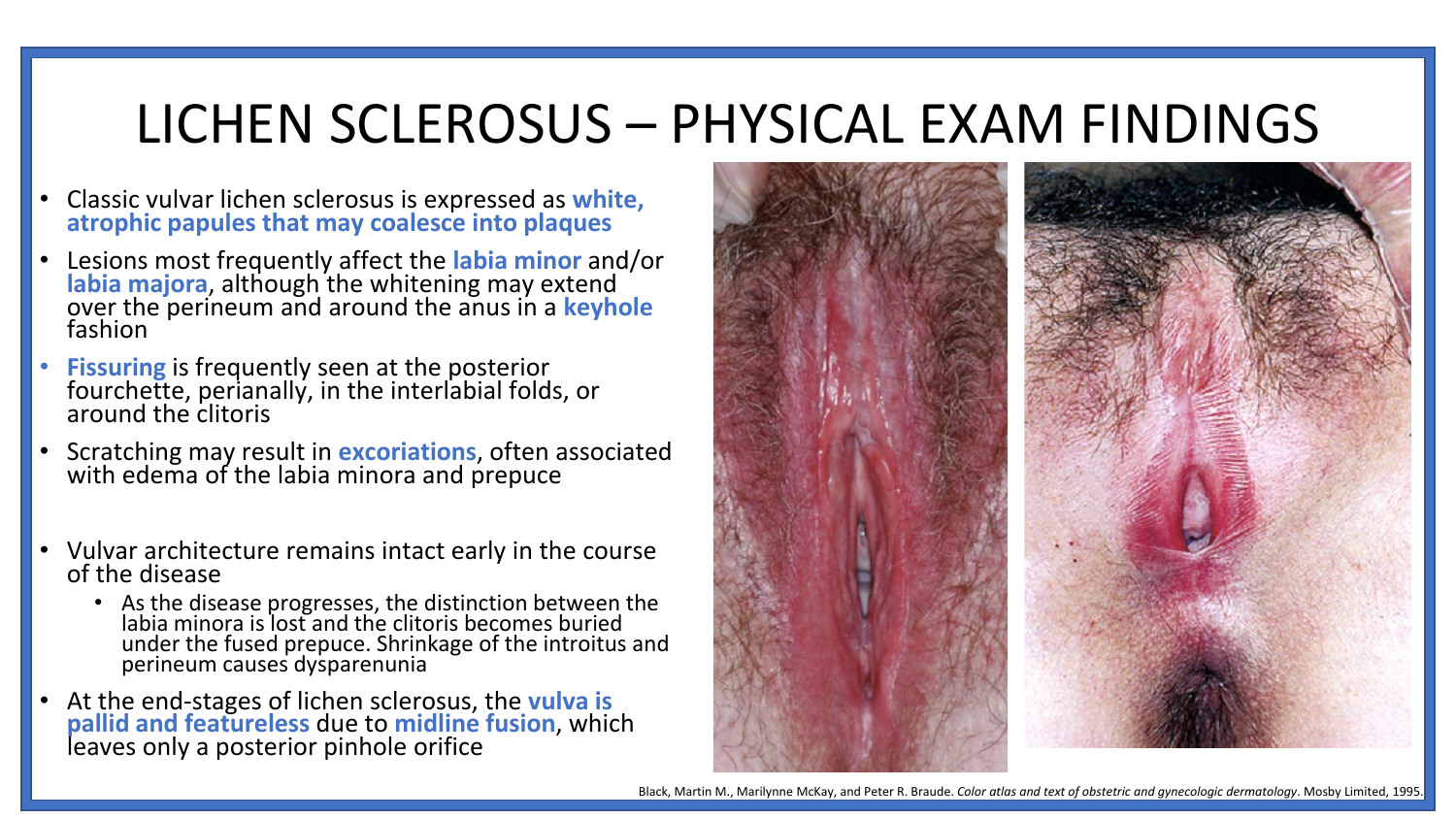## LICHEN SCLEROSUS – EXTRA-VULVAR MANIFESTATIONS

**Both lichen sclerosus and lichen planus cause intense itching and loss of architecture. Which disease usually involves both the vulva and the vagina?** 

• Lichen planus

#### **Are there extra-vulvar manifestations of lichen sclerosus?**

- Very rarely
	- There are a few case reports of combined vulvar and vaginal lichen sclerosus  $3,4$
	- The vagina, cervix, eye, mouth, nares, and intertriginous regions should be examined when the diagnosis is uncertain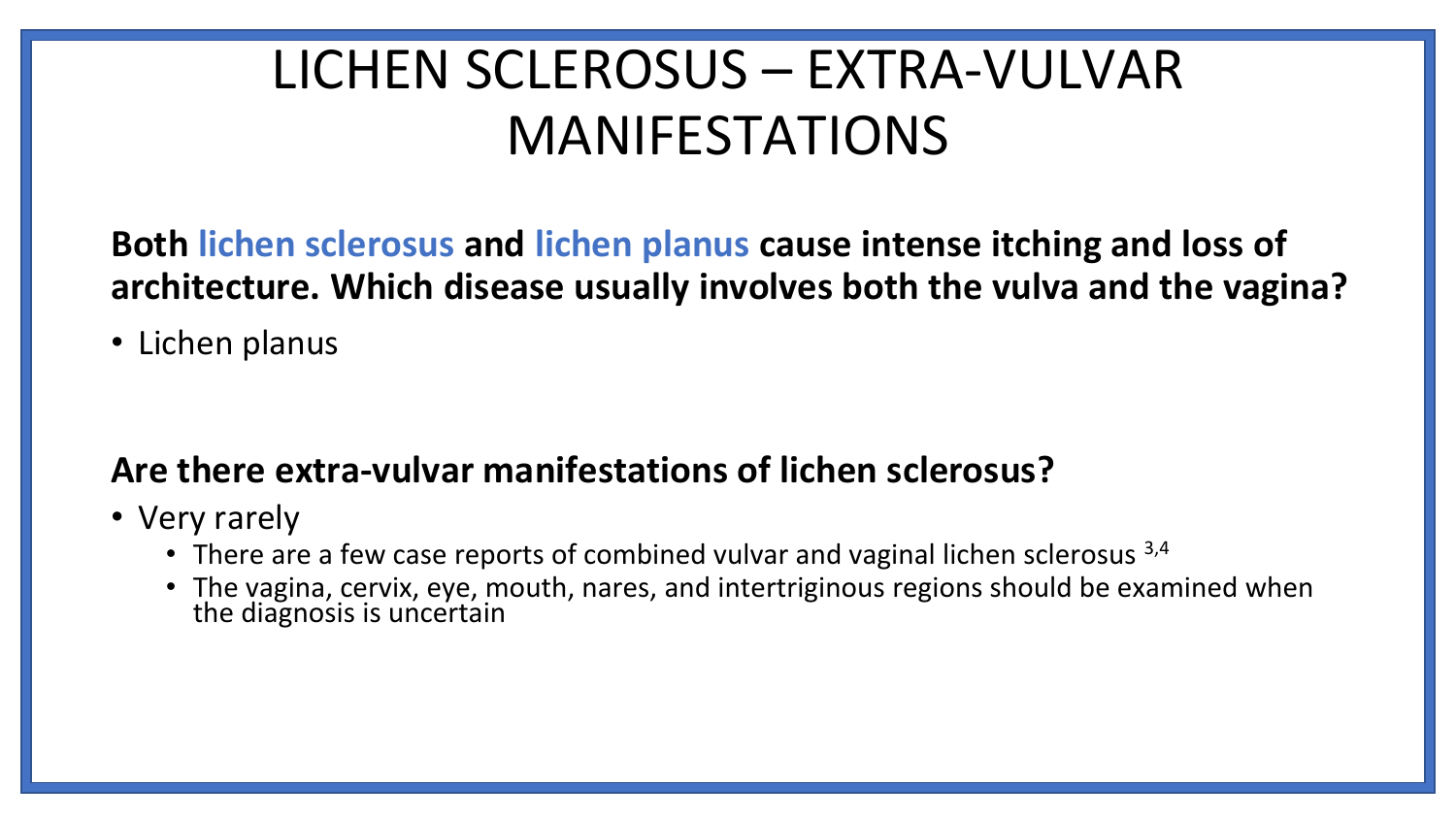## LICHEN SCLEROSUS - MANAGEMENT

#### **Physical exam and biopsy results conclude your patient has lichen sclerosus. What treatment do you offer her?**

- Superpotent topical corticosteroid (**clobetasol propionate 0.05%**) applied nightly for **6-12 weeks**
	- Improves physical manifestations and patient-reported symptom scores<sup>10</sup>
- Re-evaluate after initial 6-12 weeks of therapy
	- A good response is indicated by relief of pruritus and pain, and resolution of hyperkeratosis, fissuring, and ecchymoses $^{11}$
- Transition to maintenance treatment: corticosteroid usage 2-3 nights/week
- With well-controlled disease, patient should be examined once yearly

#### **Your patient asks how likely it is that she will be able to achieve remission. What do you tell her?**

- In one prospective study, no patient over age 70 years had complete clinical and histologic remission $12$
- Among those who did achieve remission, 50% relapsed within 16 months, and 84% relapsed within  $4$  years<sup>12</sup>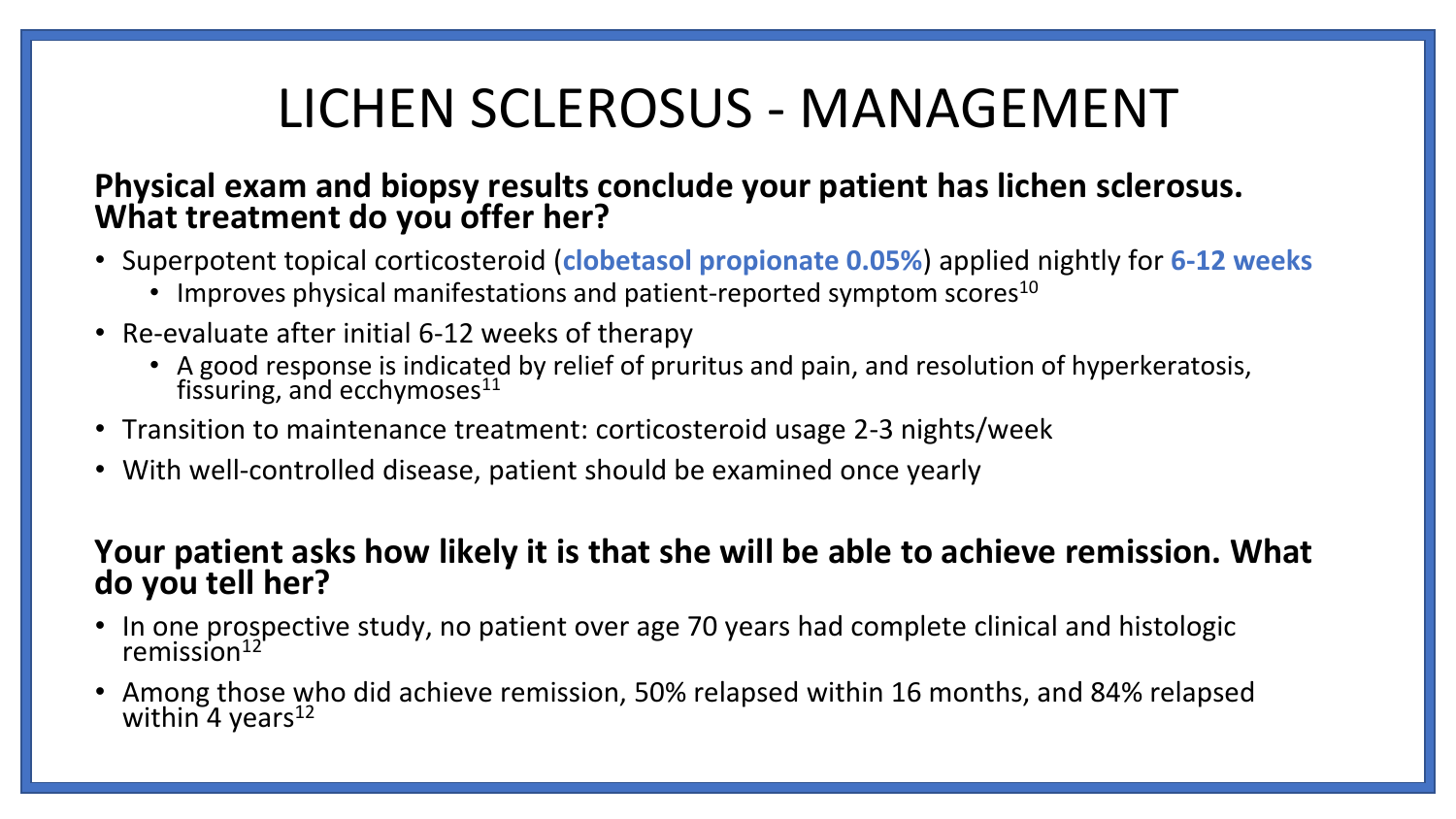## LICHEN SCLEROSUS – MALIGNANCY

**Your patient asks if this could "be serious." Are women with vulvar lichen sclerosus at increased risk of malignancy?**

• Yes  $5,6$ 

#### **Which malignancy?**

• Squamous cell carcinoma of the vulva

### **What is the risk?**

• Less than  $5\%$ <sup>7</sup>

### **What factors reduce the risk of development of squamous cell carcinoma? 8,9**

- Earlier detection
- Introduction of potent topical glucocorticoids
- More liberal use of biopsy (any area that fails to respond to therapy should be biopsied)
- Excision of abnormally thickened skin resistant to treatment

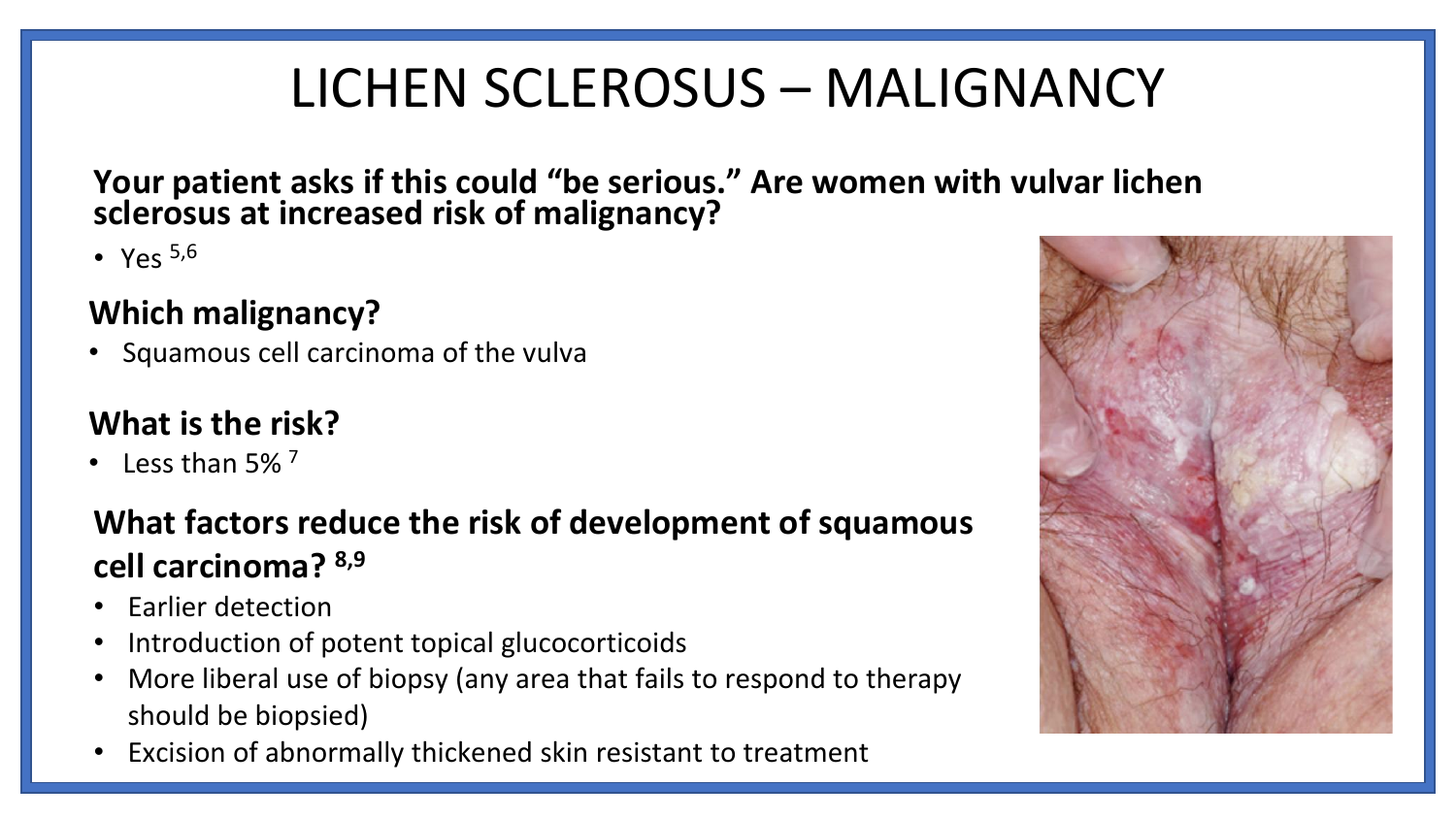### SOCIAL DETERMINANTS OF HEALTH

Lichen Sclerosus: What factors cause significant impact on quality of life?

| <b>Irritation and</b><br>pain                           | Shame and fear                   | Dyspareunia &<br><b>Sexual distress</b>                                                                                                                                                                                                            | <b>Diagnostic Delay</b>                                                                                                                 |          | <b>Early diagnosis</b>                         |
|---------------------------------------------------------|----------------------------------|----------------------------------------------------------------------------------------------------------------------------------------------------------------------------------------------------------------------------------------------------|-----------------------------------------------------------------------------------------------------------------------------------------|----------|------------------------------------------------|
| - Itching<br>- Burning<br>- Fissures from<br>defecation | - Location on<br>intimate places | - Fissures from coitus<br>- Anticipation of pain<br>decreases arousal and<br>lubrication causing<br>pelvic muscles to<br>contract<br>- Hooding of clitoris, labial<br>fusion, introital stenosis<br>cause pain and difficulty<br>achieving orgasms | - Longer window<br>between the start<br>of symptoms and<br>establishing the<br>diagnosis<br>associated with<br>lower quality of<br>life |          | and early<br>treatment will<br>improve quality |
|                                                         |                                  |                                                                                                                                                                                                                                                    |                                                                                                                                         | of life. |                                                |

High number of symptoms correlates with a worse quality of life score, thus resolving one or more symptoms can improve quality of life!

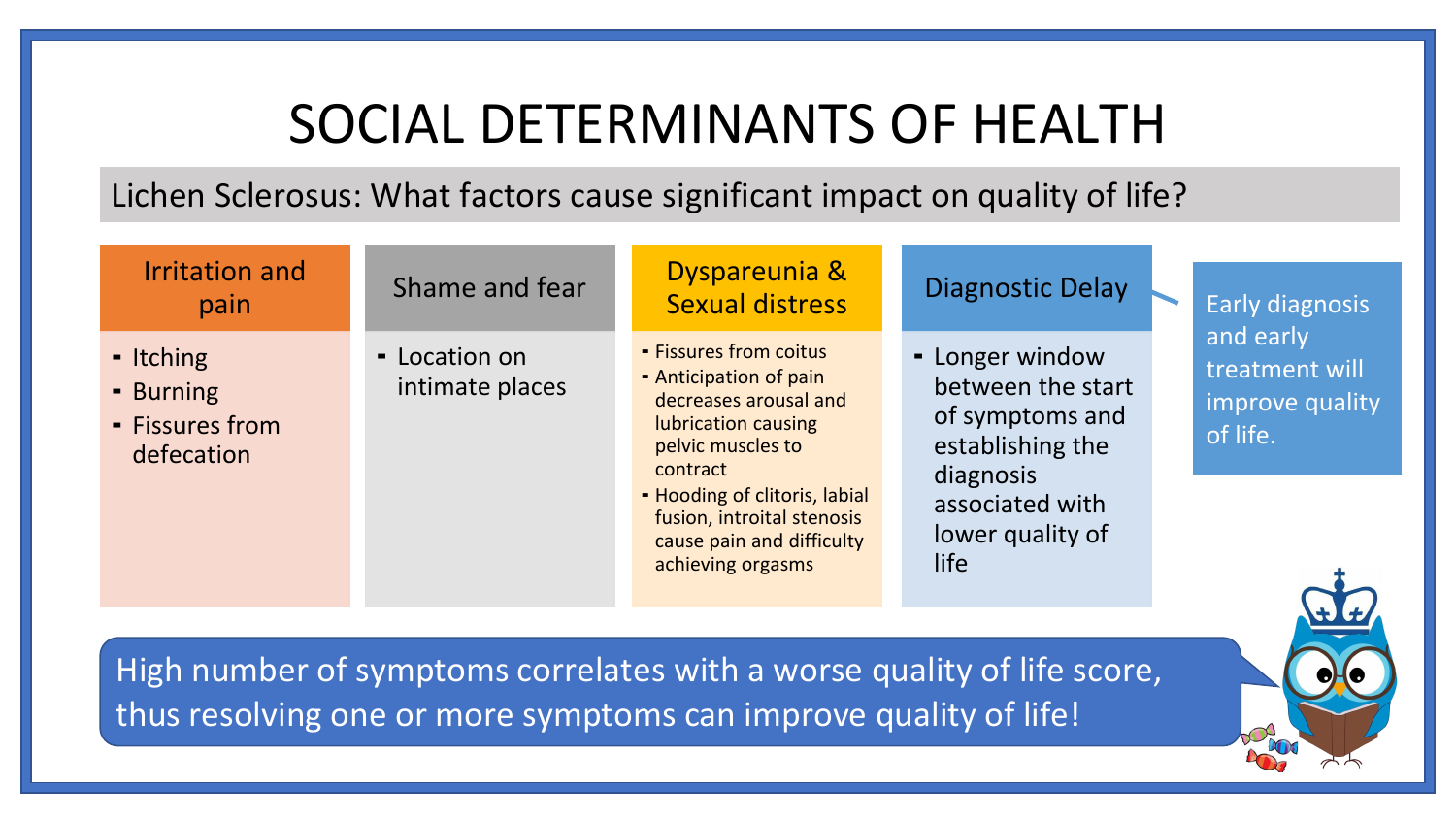## Epic .phrase

### **.BBonLichenScler**

### Description: Lichen sclerosus treatment counseling

The patient was informed of the suspected diagnosis of lichen sclerosus. She was counseled that while her symptoms could be the result of many etiological factors, her history, physical exam, and \*\*\*biopsy suggest lichen sclerosus. It was explained that the goal of therapy will be a reduction of symptoms.

We discussed treatment options and will begin with topical \*\*\* clobetasol propionate 0.05% nightly for 6-12 weeks with a plan to re-evaluate after initial 6-12 weeks of therapy.

The increased risk of squamous cell carcinoma associated with lichen sclerosus was also discussed. She was counseled on the factors that reduce the risk of malignancy, including early detection, introduction of potent topical glucocorticoids, use of biopsy to evaluate any area that fails to respond to therapy, and excision of abnormally thickened skin resistant to treatment.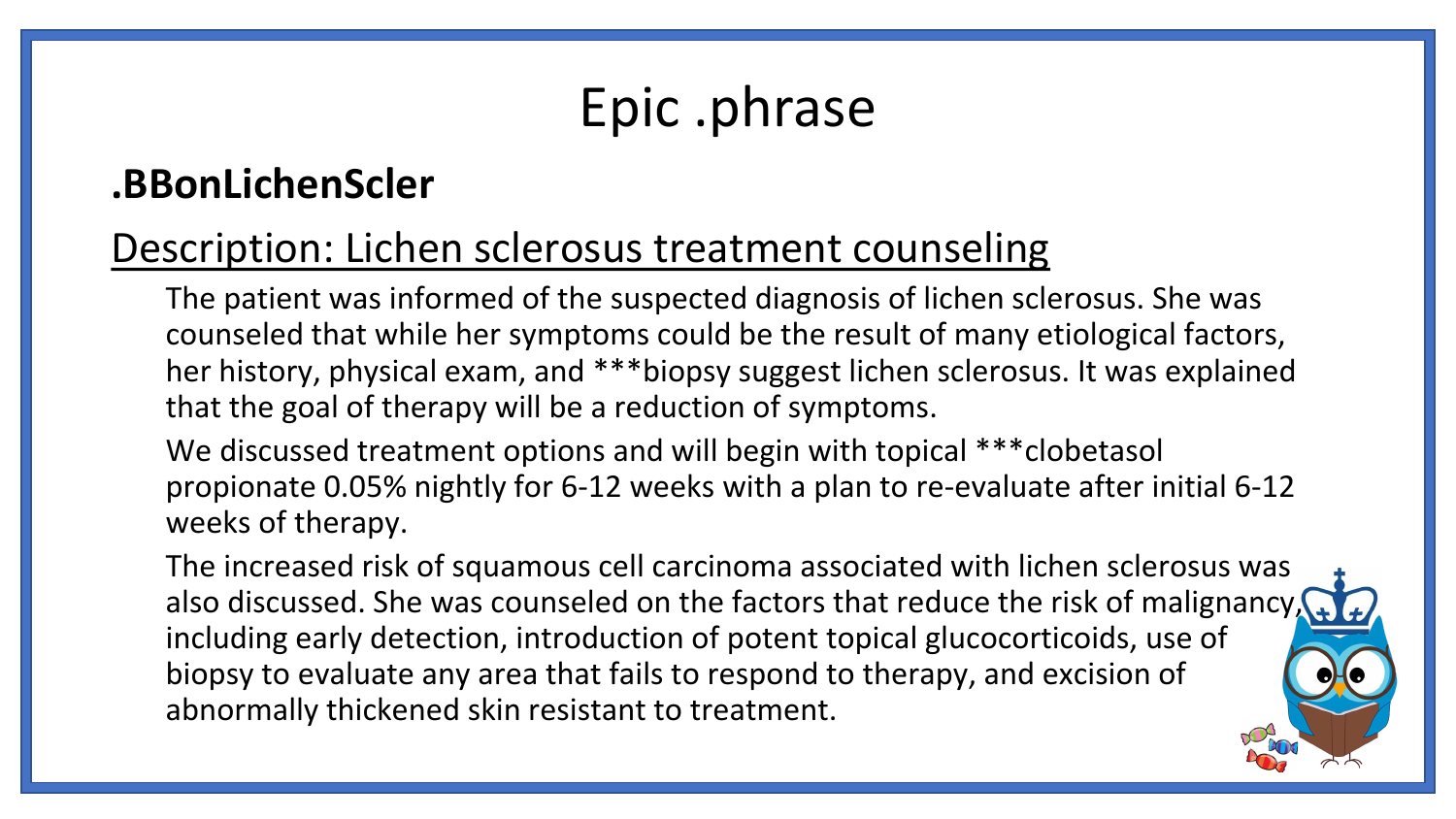## TAKE HOME POINTS

- The classic appearance of lichen sclerosus is thin, white, wrinkled skin localized to the labia minora/majora, with whitening extending to perineum/anus in keyhole fashion, epithelial hyperplasia, and fissuring
- Vulvar pruritus is a common symptom of lichen sclerosus
- The diagnosis of lichen sclerosus is made from physical exam and biopsy
- Treat newly diagnosed lichen sclerosus with clobetasol propionate 0.05% ointment nightly for 6-12 weeks
- There is an increased risk of squamous cell carcinoma of the vulva in patients with lichen sclerosus

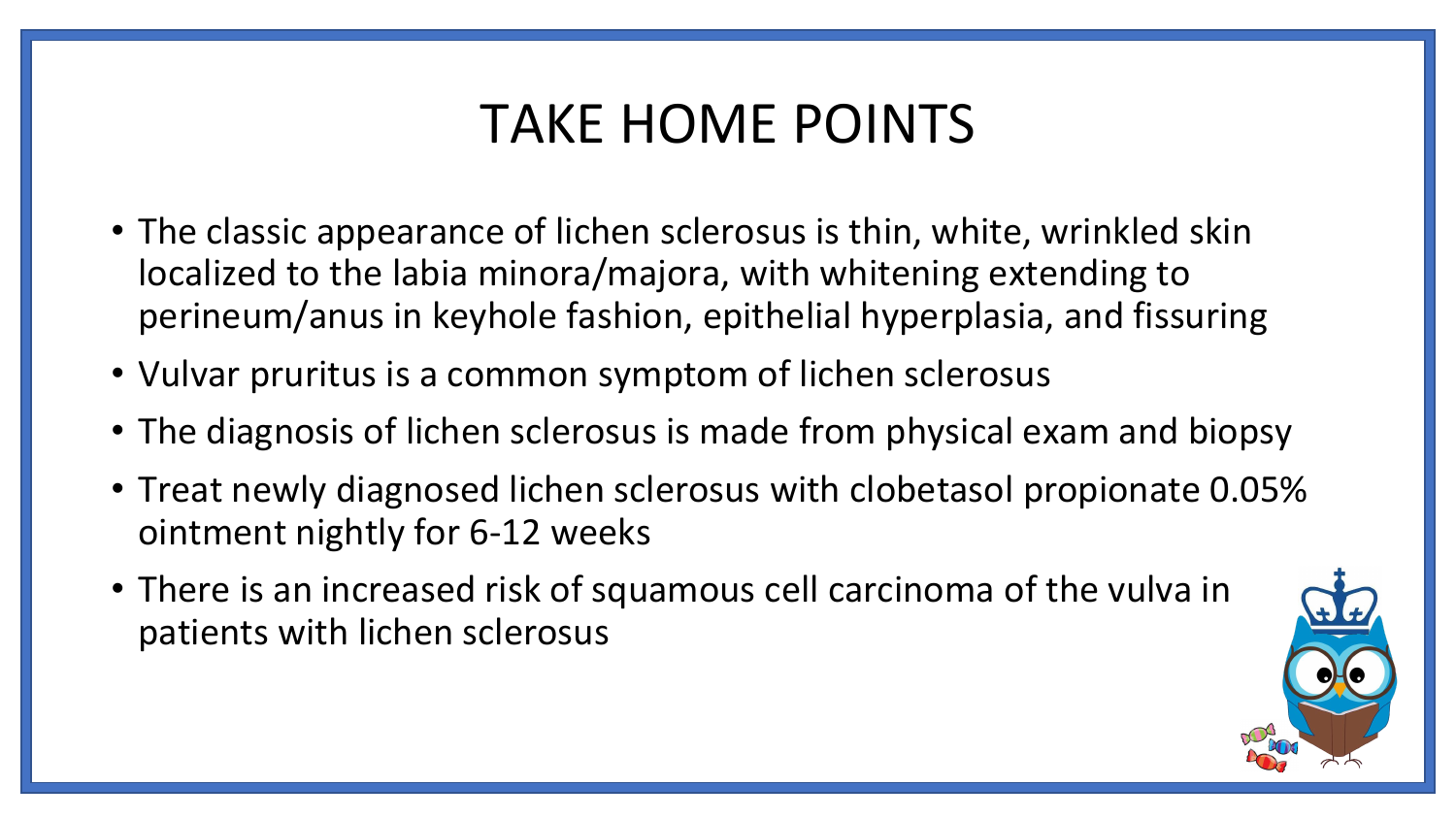## CODING/BILLING

- ICD-10-CM Diagnosis Code:
	- L90.0: Lichen sclerosus et atrophicus